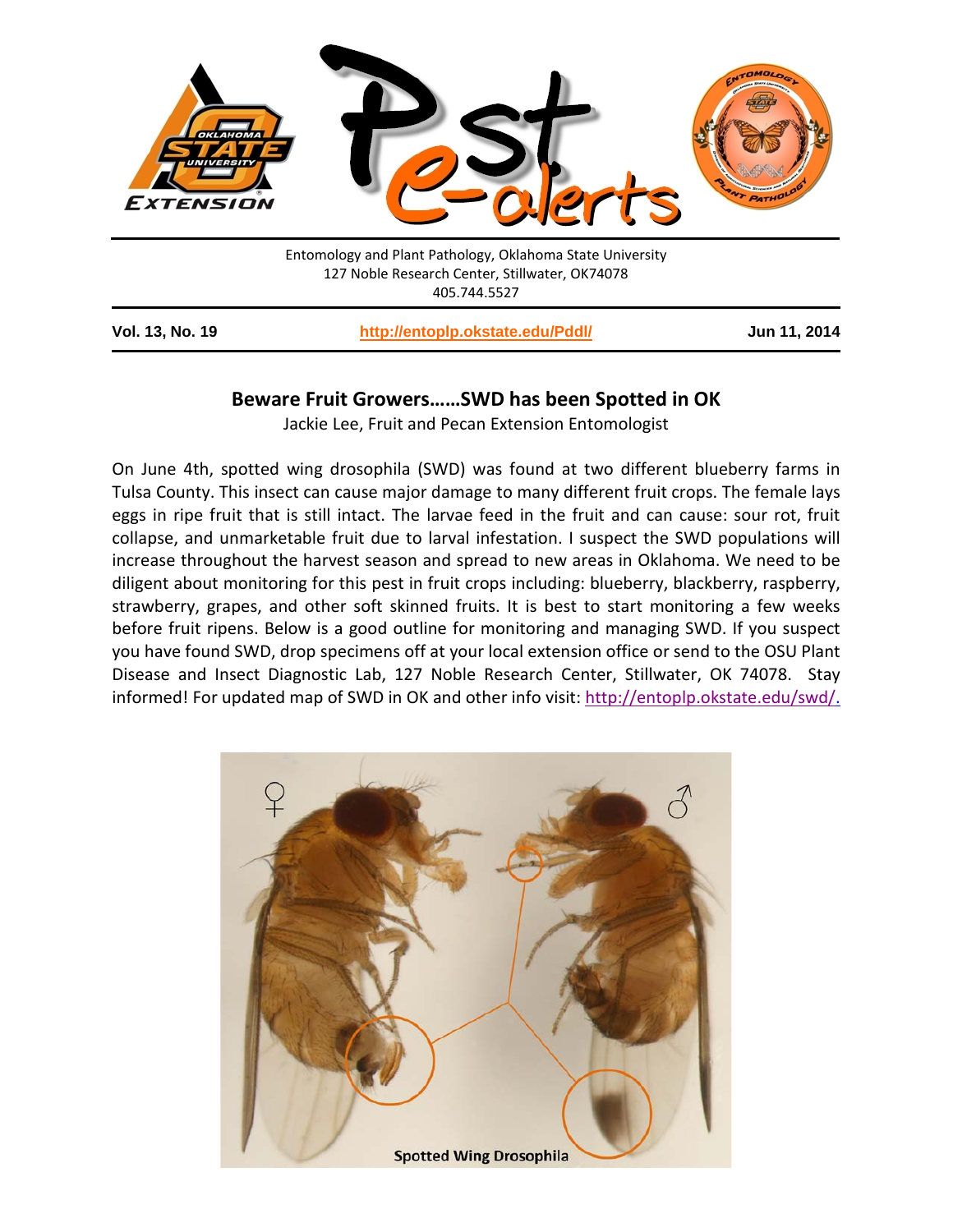## **OSU 2014 SWD Monitoring Program**

- 1) Place 2 traps at fruit level and check traps through harvest. Traps can be made by drilling small holes around the edge of a red solo cup or clear deli cup (Fig 1). Make sure you add a lid or large insects will get into your trap.
	- Can be placed on the edge or center
	- If over 5 acres, place 2-3 additional traps
- 2) Fill traps with bait (350 ml 1½ cups). Use one of the below recipes.
	- Good: Apple cider vinegar + a drop of unscented dish soap
	- Better: Apple cider vinegar (210 ml or 1 cup) + wine (140 ml or  $\frac{1}{2}$  cup) + drop of unscented dish soap
	- Best: 12oz (1  $\frac{1}{2}$  cups) of water + 1 TBSP apple cider vinegar + 4 TBSP sugar + 1 TBSP yeast + 2 TBSP whole wheat flour
		- i. Add 2oz of this solution to a secondary specimen cup (Fig 1). Place this cup in your trap. Pour apple cider vinegar into larger cup and add a drop of dish soap to act as a drowning solution.
- 3) Check traps and change bait solution weekly.
- 4) To check traps, pour trap liquid through cheesecloth or a strainer over a container to catch the old liquid and strain out the insects (Figure 2).
	- Use forceps to organize flies into like sizes on the cloth. There will be many types of flies. Baits are not specific for SWD.
	- Use hand lens to identify suspect flies. There is a great guide for identification: <http://goo.gl/vgA0vb>
	- Collect SWD suspects with forceps and place in small vial filled with apple cider vinegar.
	- Drop specimens off at local extension office or send to: OSU Plant Disease and Insect Diagnostic Laboratory, 127 Noble Research Center, Stillwater, OK 74078
	- DO NOT DISCARD OLD BAIT SOLUTION IN FIELD
- 5) If SWD is found and fruit are ripening, apply a registered insecticide weekly (re-apply after any significant rainfall) and rotate the mode of action (IRAC #) (Table 1).
- 6) Evaluate effectiveness and fruit infestation levels by looking for larvae in the fruit.
	- Weekly, pick 30 fruit that you would eat, off the vine, and use one of the below methods.
		- i. Fruit flotation method (Figure 3): 1 quart of water  $+$  % cup salt. Add fruit to the liquid and let set for 30 minutes. Use a hand lens to examine the liquid for small white larvae.
		- ii. Cut open and observe larvae (not very reliable).
		- iii. Place fruit in jars and see if adults emerge in 2 weeks. Can be messy!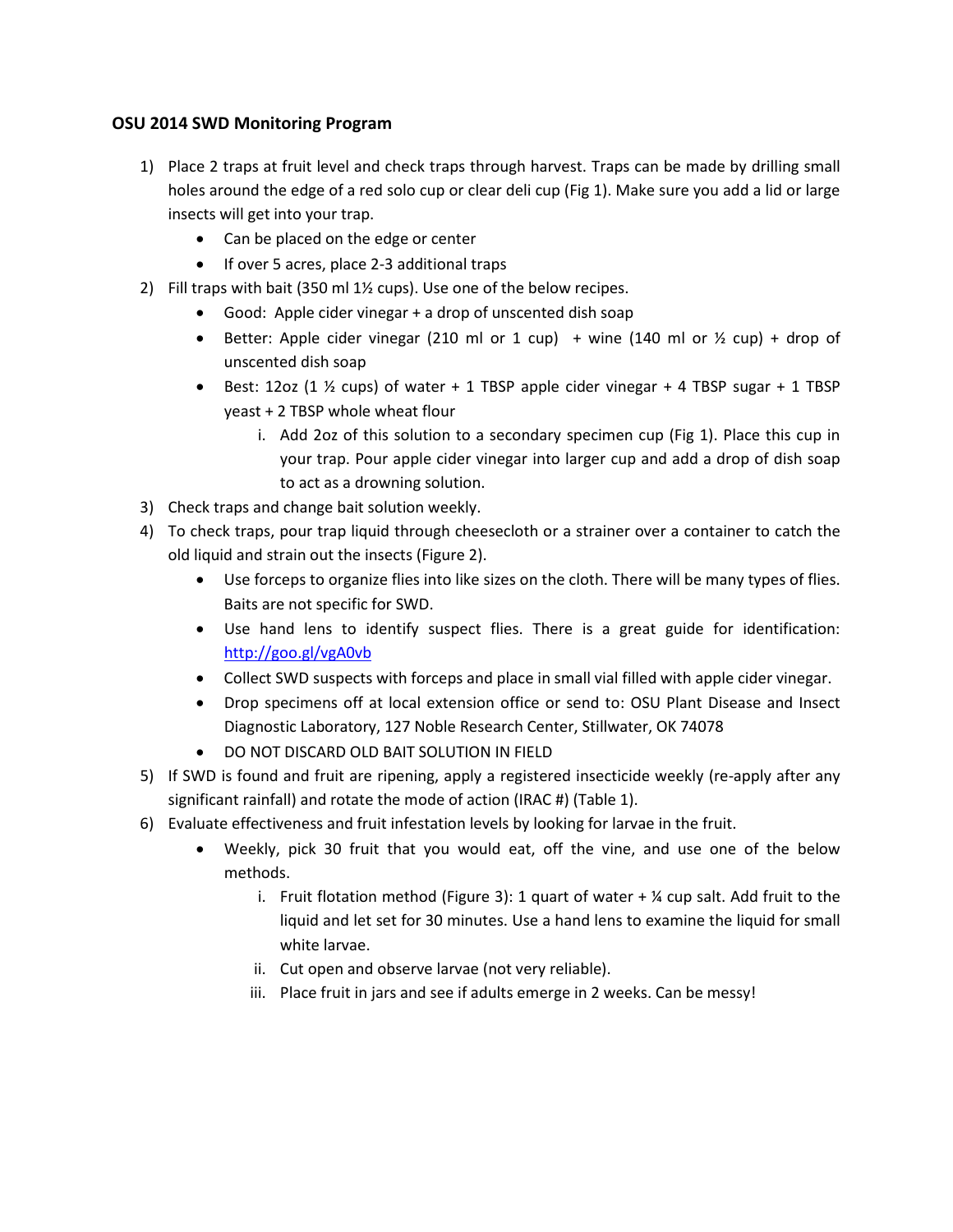

**Fig 1.** Spotted wing drosophila trap made from red solo cup and clear deli cup. Don't forget to add a lid!



**Fig 2**. Use cloth to strain flies out of the liquid bait (B). Organize insects by size and shape (C). Use hand lens to identify SWD (D).



**Fig 3**. Fruit floation method for detecting larvae in ripe fruit. Fruit is collected and floated in a salt solution for 30 minutes and the larvae migrate into the solution (white arrows).